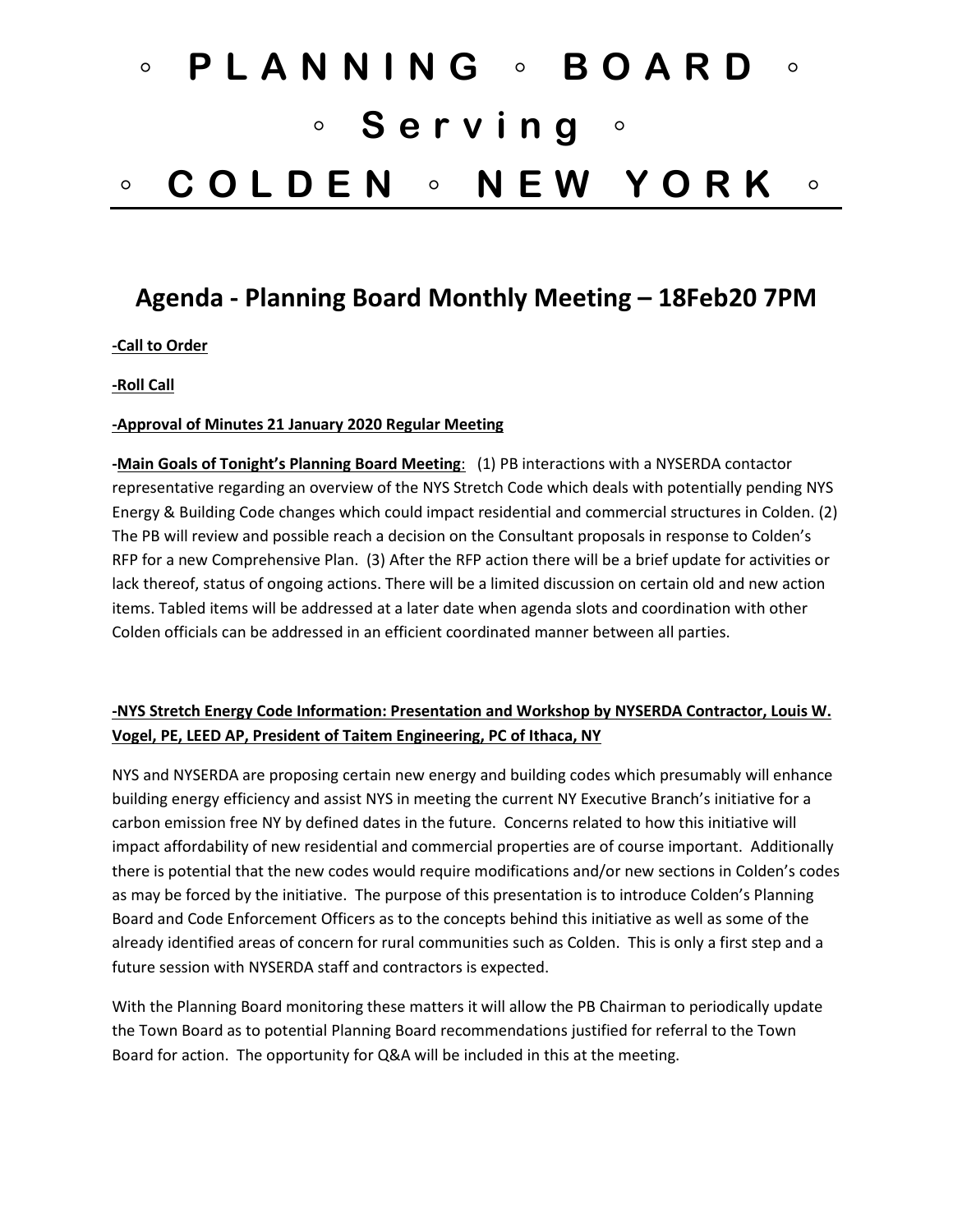## **-Old Business:** *PB Members, BRING your recent Working Paper Handouts for Reference*

- **RFP Response Evaluation for Colden Comprehensive Plan Consultant** The Planning Board members will review and possibly reach concurrence for a recommendation decision on the Consultant proposals in response to Colden's RFP for a new Comprehensive Plan. An evaluation matrix developed by a Planning Board member shall be used to document the discussion and recommendations. It is desired that the PB's recommendation be acted upon at the Town Board's March 2020 meeting so that the kickoff with selected consultant may occur consistent with expected Grant decisions for Colden's Agriculture and Farmland Protection activity in conjunction with NYS Ag & Markets staff in Albany and the consultant to be used for that work.
- *Updates on PB's Agriculture and Farmland Protection Plan Initiative –* Walt has prepared a grant application draft for submission of an NYSDAM (New York State Department of Ag & Markets) Grant which hopefully Colden will obtain. The draft has been reviewed by the TB members for concurrence. We confirm the creation of a Ag Citizens Committee with citizens involved in the many issues to which this plan relates. Final details will be forwarded as appropriate, including a PDF of the submission when public. Walt has been coordinating with the Colden Supervisor and Town Board members on this matter; the required resolution for submission of the grant was adopted at the 2/13/20 TB. It is expected the application will be formally submitted Wednesday or Thursday of this week which should position Colden's timing consistent with a Round#1 Grant Award on 4/1/20.
- *Heath Road LED Roadway Lamp Issues –* The PB has resolved the matter of the missing lamp at the intersection of Heath Rd and Hayes Hollow (southbound). NYSEG will replace that missing intersection lamp with a new LED bracket and luminaire. The other roadway light is at the "hump" east of Rte240 and Heath. That lamp is in operation but undocumented due to a paperwork issue at NYSEG. Replacement of that lamp with an LED required a Town Board resolution which was adopted at the 2/13/20 meeting. Required submissions have been forwarded to NYSEG. Both locations will be scheduled, weather permitting, with the former already likely to be installed within the next week to 10 days.
- LUCA While Peter's LUCA tasks are complete, he will give a short update as to staffing needs related to the execution of the upcoming census starting in the Spring of 2020 and anything else of merit. Other than that the LUCA task is retired from our PB agenda and will be removed after this meeting.
- *ECRT*  Peter will report any issues of significance, if any.
- *Bobby's Action Items:* Give updates if appropriate, and pending availability discussion of proposed Flag Lot zoning might be discussed, but no action will be taken at this meeting on this matter.
- *Colden's Clean Energy Community Initiative Updates -* Several activities since last meeting took place. They include: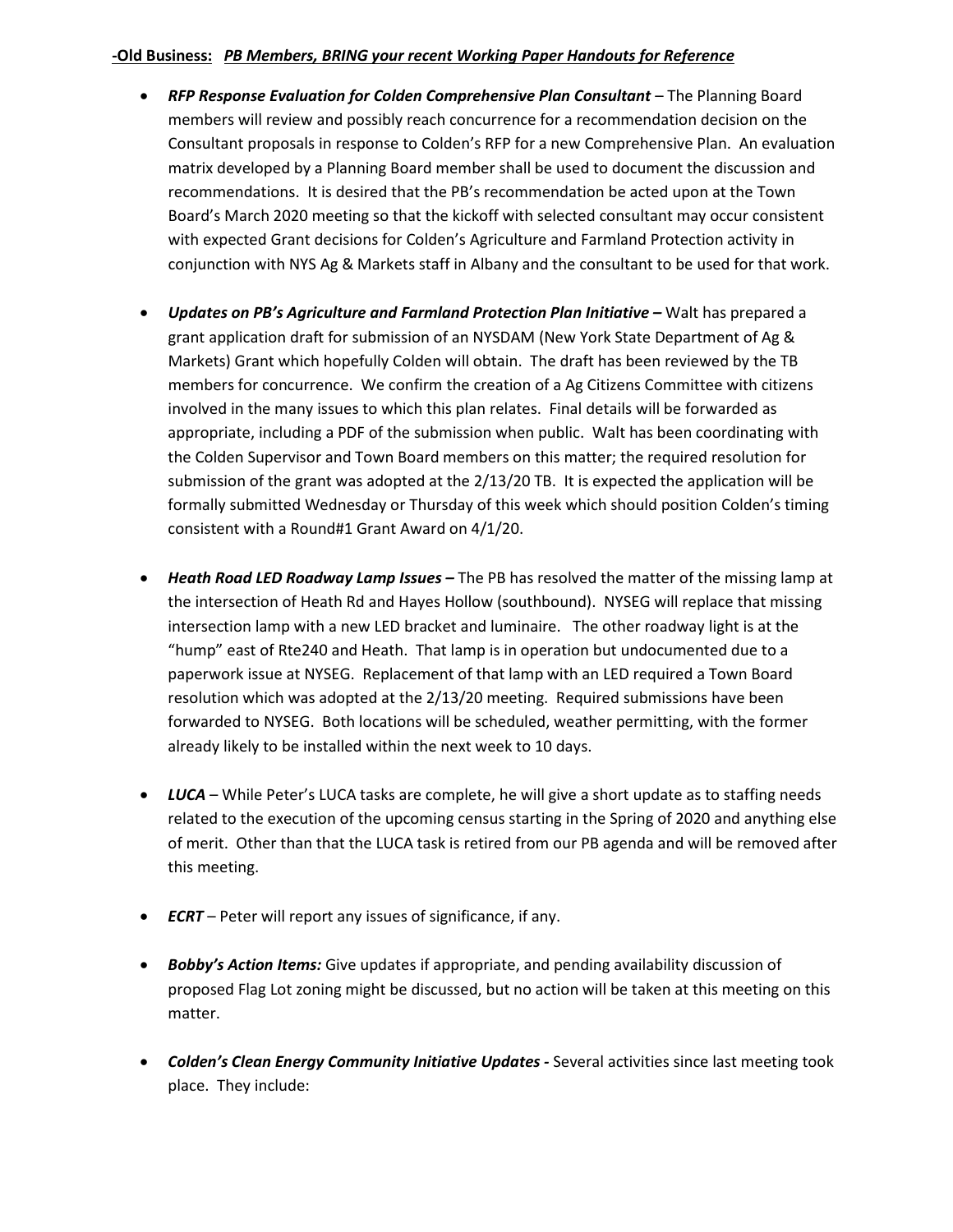- o Jackie May of the PB is undertaking the gathering of information, pricing, and other supplemental information dealing with possible NYS Grant Opportunities which would allow installation of a dual ported EV Charging Station on Town property in the Hamlet. It is expected this could enhance local business revenue in the Town while travelers are doing their 90 minute recharge on the suggested Level 2 Charger Station(s). It is expected that with Town Board concurrence that we may submit a DEC Grant application which covers the majority of the costs. The stations would be proposed as "revenue neutral" with any Town direct or indirect costs being paid by the fees levied for vehicle charges at the station.
- o The PB is reviewing other suggestions which came up during recent interactions with the UBRI's Clean Energy Coordinator (contractor for NYSERDA).
- *Continued Discussion of procedures and fees for changes, upgrades, modifications and new colocations of telemetry and telecommunications*/media broadcast equipment on existing Tower facilities in Colden should be reviewed by CEO staff. No action planned for February on this matter.
- *Planning Board Update(s) at Town Board Workshop* There was interaction with the TB during recent weeks with respect to the TB adopting two resolutions needed for continued PB progress. The first dealt with a Heath Rd roadway light and LED conversion and the second was an authorizing resolution dealing with the PB's upcoming submission of a Grant Application for a new Agriculture and Farmland Protection Plan which will be developed in parallel with the pending new Comprehensive Plan activity. No TB action was taken on any other PB issues or comments and no action planned for February's PB meeting on other topics at this time.
- *Prior PB Agenda Items B3, B4 are tabled by the PB Chairman until further notice*
- *Prior PB Agenda items B5, B6, B7, B12, B13, B14 are tabled by the PB Chairman until further notice.*
- *B15: Flag Lot Cases, and do we need definition of Flag Lot viz-a-viz subdivision issues?* This topic will be discussed pending time available based upon Bobby's draft code; Walt will work with Bobby and have a definite recommendation and sample zoning changes for consideration at the next PB meeting. No action planned for February 2020 PB meeting due to a crowded agenda.
- *B16: Zoning changes for 5G Cellular Equipment Installations:* Tabled by the PB Chairman until further notice, although scheduled of Fees is now added to Colden Fines and Fees chart and Walt expects a rough draft of proposed code chapter at a future PB meeting.
- *Colden Code for Renewable Energy Storage Systems within the Town: Development of new* code chapter covering same is underway and a draft will be available for the PB to review in the near term, probably at the March 2020 meeting. The importance of getting this code chapter